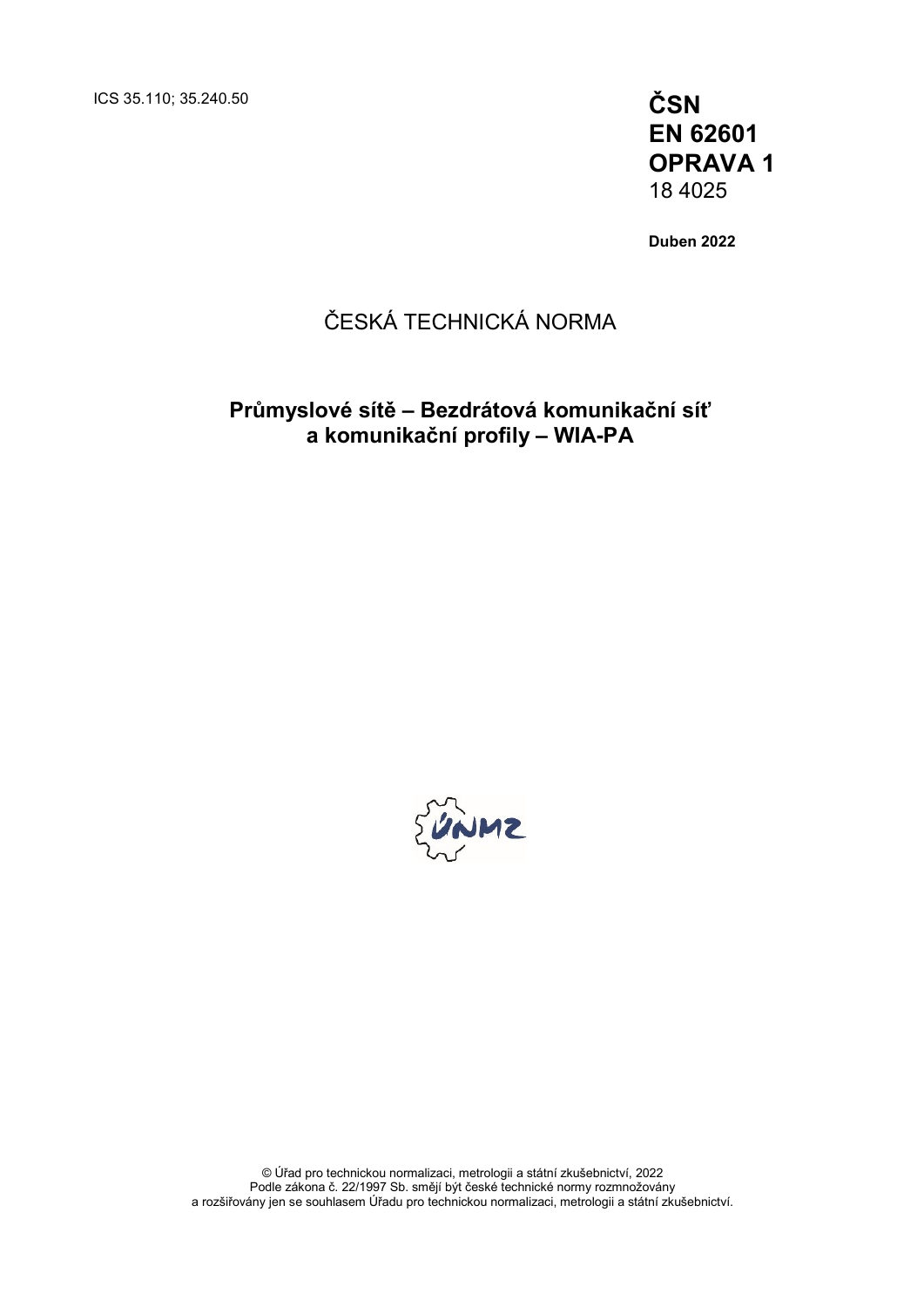ČSN EN 62601/Opr. 1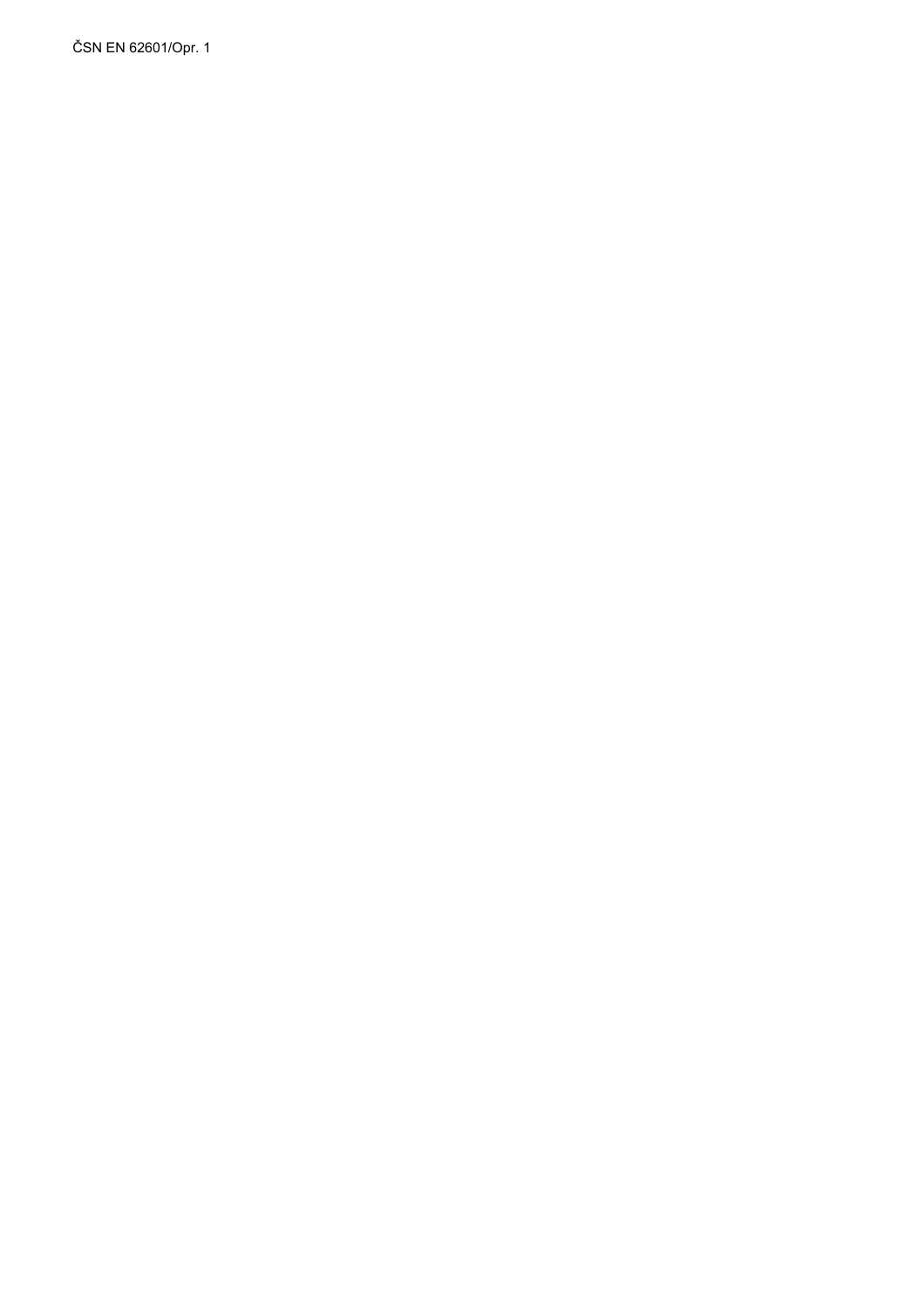# EUROPEAN STANDARD NORME EUROPÉENNE EUROPÄISCHE NORM

## **EN 62601:2016/AC:2021-03**

March 2021

ICS 25.040.40; 35.100.05

English Version

### Industrial networks - Wireless communication network and communication profiles - WIA-PA (IEC 62601:2015/COR1:2021)

Réseaux industriels - Réseau de communications sans fil et profils de communication - WIA-PA (IEC 62601:2015/COR1:2021)

 Industrielle Kommunikationsnetze - Kommunikationsnetze und Kommunikationsprofile - WIA-PA (IEC 62601:2015/COR1:2021)

This corrigendum becomes effective on 26 March 2021 for incorporation in the English language version of the EN.



European Committee for Electrotechnical Standardization Comité Européen de Normalisation Electrotechnique Europäisches Komitee für Elektrotechnische Normung

**CEN-CENELEC Management Centre: Rue de la Science 23, B-1040 Brussels** 

© 2021 CENELEC All rights of exploitation in any form and by any means reserved worldwide for CENELEC Members.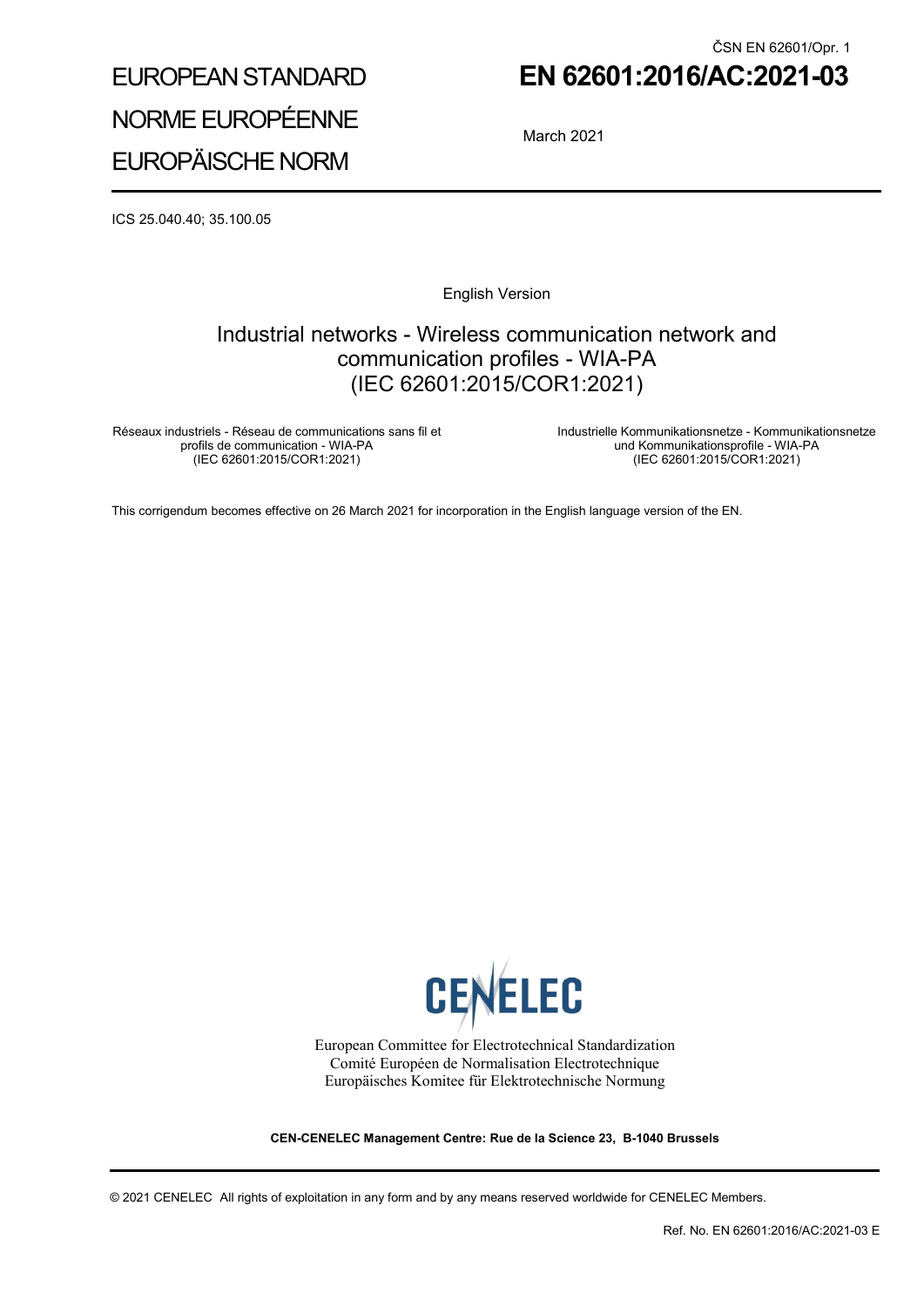EN 62601:2016/AC:2021-03 ČSN EN 62601/Opr. 1

#### **Endorsement notice**

The text of the corrigendum IEC 62601:2015/COR1:2021 was approved by CENELEC as EN 62601:2016/AC:2021-03 without any modification.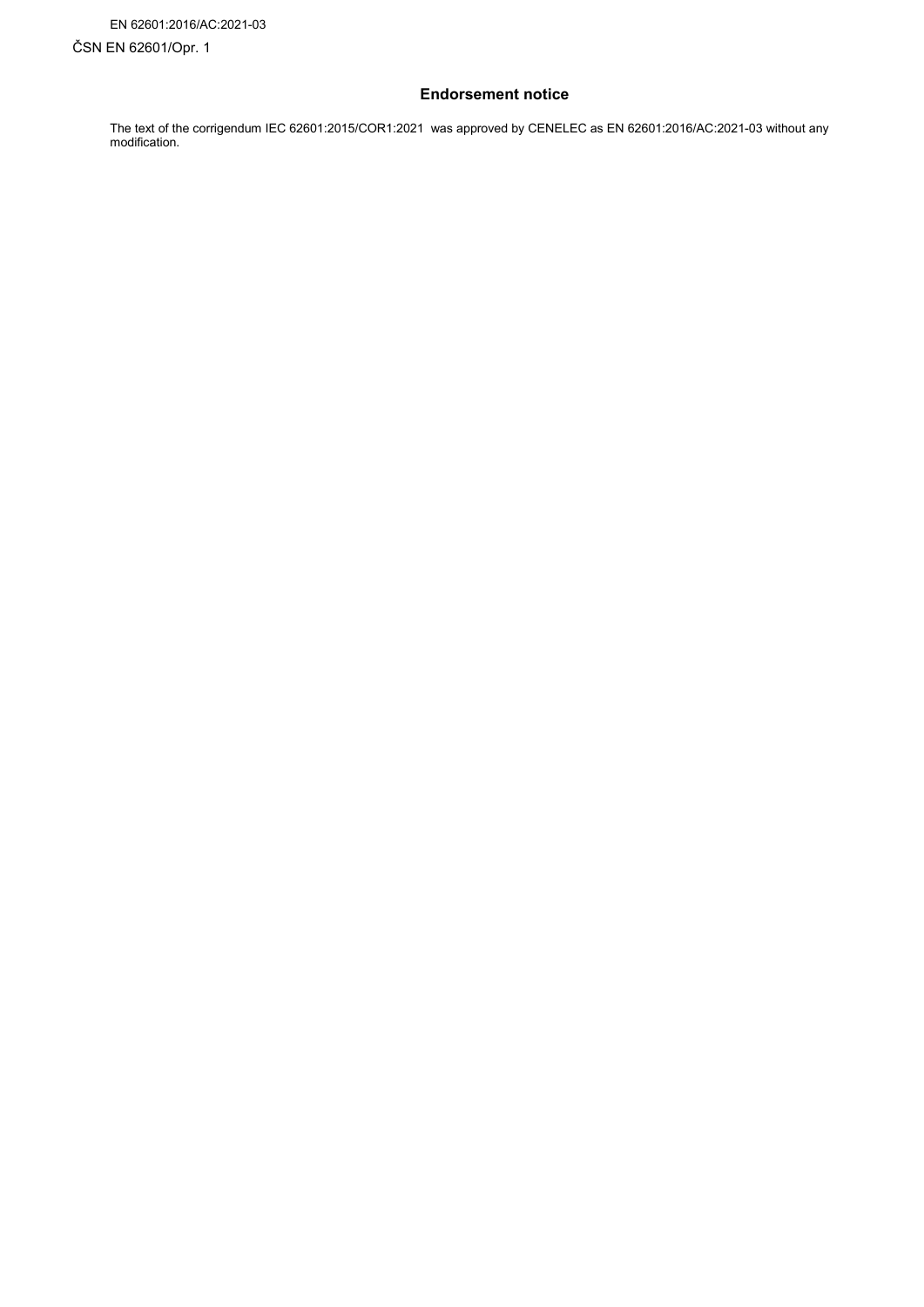IEC 62601:2015/COR1:2021 – 1 – © IEC 2021

\_\_\_\_\_\_\_\_\_\_\_\_

**IEC 62601 Edition 2.0 2015-12**

**INDUSTRIAL NETWORKS –** 

**Édition 2.0 2015-12 RÉSEAUX INDUSTRIELS –** 

**IEC 62601**

**Réseau de communications sans fil et profils de communication – WIA-PA**

**Wireless communication network and communication profiles – WIA-PA**

### **CORRIGENDUM 1**

*Corrections to the English version:*

#### **Annex E − Regional modification for compliance with ETSI standards**

#### **E.1 General**

*Replace, in the second bullet,* "10 dBm and 100 dBm" *with* "10 dBm and 20 dBm".

*Corrections à la version française:*

#### **Annexe E − Modifications régionales pour conformité aux normes ETSI**

#### **E.1 Généralités**

*Remplacer, dans le second élément de la liste,* "10 dBm et 100 dBm" *par* "10 dBm et 20 dBm".